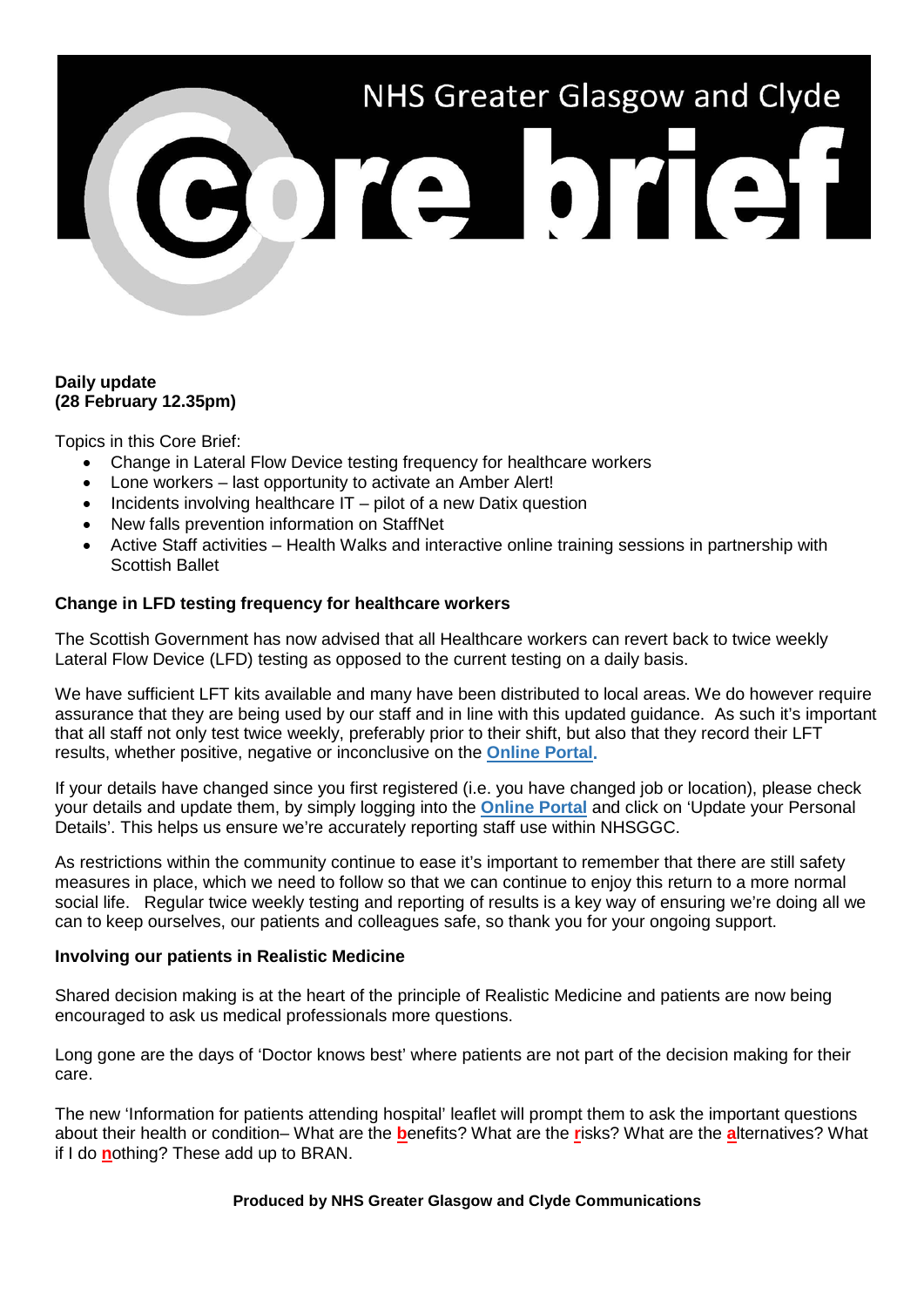NHSGGC's lead for Realistic Medicine, Dr Alastair Ireland said: "We want our patients to get the most out of their consultation and feel part of what is happening to them. BRAN does just that and this leaflet is a helpful prompt to remind them."

"There is also space for them to write down their question in advance and the QR code will take them to the NHS Inform page about BRAN. We want our patients to know it is ok to ask."

"And we as medical professionals should also be asking ourselves whether patients will really **b**enefit from the proposed test or treatment, whether we are exposing them to **r**isks, what **a**lternatives we have discussed and whether, if we were the patient, whether we might actually opt to do **n**othing at this stage." It's OK to Ask | NHS inform



# Lone Workers – Final opportunity to activate an Amber Alert - today.

# **All users of Reliance Protect Lone Worker Device**

It's your final opportunity to activate and Amber Alert today! If this action isn't taken your device will be classed as lost/out of service and placed onto a reallocation list.

How to activate an amber alert - contained within guidance <https://www.nhsggc.org.uk/media/239720/identicom-user-guidance.ppt>

Where any devices are lost, please inform Health & Safety by contacting Heather. Wood@ggc.scot.nhs.uk as soon as possible.

#### **Incidents Involving Healthcare IT - pilot of a new Datix question**

With digital clinical safety increasingly important and our increased dependence on technology we are adding a new question to our Datix system to encourage the reporting of any adverse event affecting a patient where healthcare related information technology has been a contributory factor.

Did Healthcare IT (e.g. software or computer equipment) potentially contribute to this incident? This is a Yes/No question with an additional small subset of questions if the answer is 'Yes'

As part of this two month pilot the clinical e-health leads will screen these highlighted Datix reports to build a pattern of reported adverse events involving healthcare IT systems. This will not affect the usual Datix workflow and managers should continue to review and approve their incidents in line with the Incident Management policy. This is part of a trial involving 5 other Scottish health board areas and is being promoted through the NHS HIS Adverse Event network.

We recognise the additional burden of adding a question to Datix and will only continue with this at the end of the pilot if the evaluation has proved to be of value

Further information on the pilot can be found on the [Datix StaffNet homepage.](http://www.staffnet.ggc.scot.nhs.uk/Applications/Datix/Pages/default.aspx)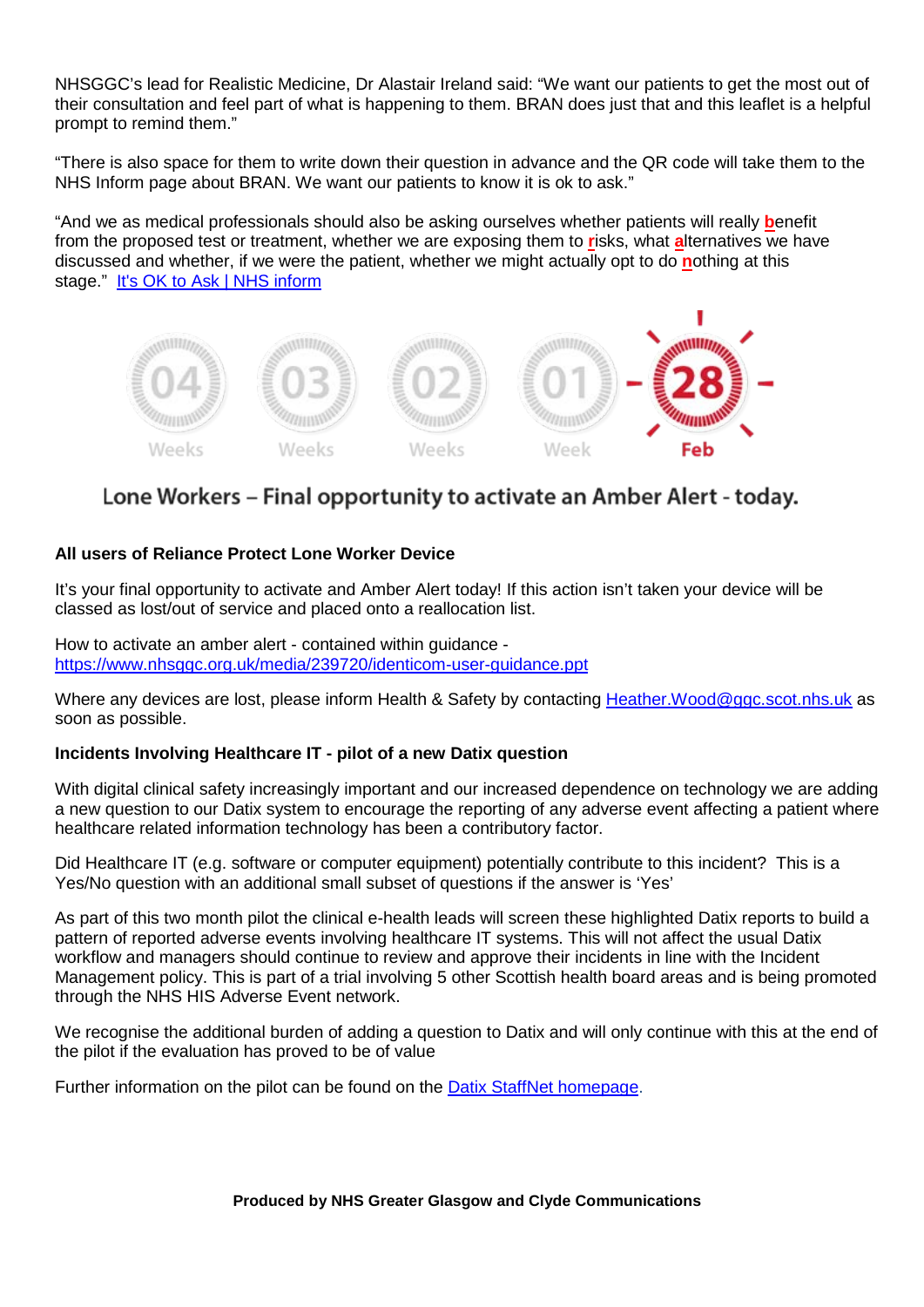# **New Falls Prevention information on StaffNet**

Are you interested in falls prevention? Do you want to learn more about how to keep your patients safe? Are you looking for improvement ideas?

Following staff feedback we have been redeveloping the Falls homepage on StaffNet. [Please click here](http://www.staffnet.ggc.scot.nhs.uk/Acute/Rehab%20Assessment/Falls%20Services/Pages/defaultbbc4c21b05d14695845d724d458d4a58.aspx) to access our new pages; have a look around and let us know what you think using the [short](https://link.webropolsurveys.com/Participation/Public/96a20ad4-405f-4ffe-acbc-c9e2aede47c7?displayId=Uni2438876)  [questionnaire.](https://link.webropolsurveys.com/Participation/Public/96a20ad4-405f-4ffe-acbc-c9e2aede47c7?displayId=Uni2438876) We are committed to giving all staff access to up-to-date falls prevention advice and information. If you wish to comment further or find alternative supports then please contact your local Hospital Falls Prevention Coordinator.

North Sector – Alison Patterson and Susan Fraser

South Sector – Elaine McLaren and Lindsey Rolling

Clyde Sector – Shona Mackinnon

#### **Active Staff activities**

#### **Health Walks**

During March we are offering you the chance to join one of our Health Walks on a weekday. **[Click here](https://www.nhsggc.org.uk/working-with-us/staff-communications/staff-health-wellbeing/active-staff/guided-health-walks/)** to find out more. We're here to inspire and encourage you to embrace the season and get the most out of your walking experience.

#### **At Work Tool Kit - Health at Hand™ Interactive Webinar**

Take part in a one hour interactive online training session with Scottish Ballet, discover why movement and breathing can regulate high stress states. To book a place click [here](https://link.webropol.com/s/ScottishBalletOnlineStaffSessions) .

Sessions available on: Tuesday 8 March 13:30-14:30 | Tuesday 29 March 09:30-10:30.

#### **M8 – Junction 25 work**

Amey will be carrying out essential maintenance work on the overbridges between junction 25 (Cardonald) and junction 25a (Braehead) of the M8 motorway from  $7<sup>th</sup>$  March – 30<sup>th</sup> June 22. This will involve lane restrictions and overnight closures during the course of the work. [Click here for more information.](https://swtrunkroads.scot/scottish-south-west-trunk-roads/m8/m8-junction-25-25a/)



**Produced by NHS Greater Glasgow and Clyde Communications**